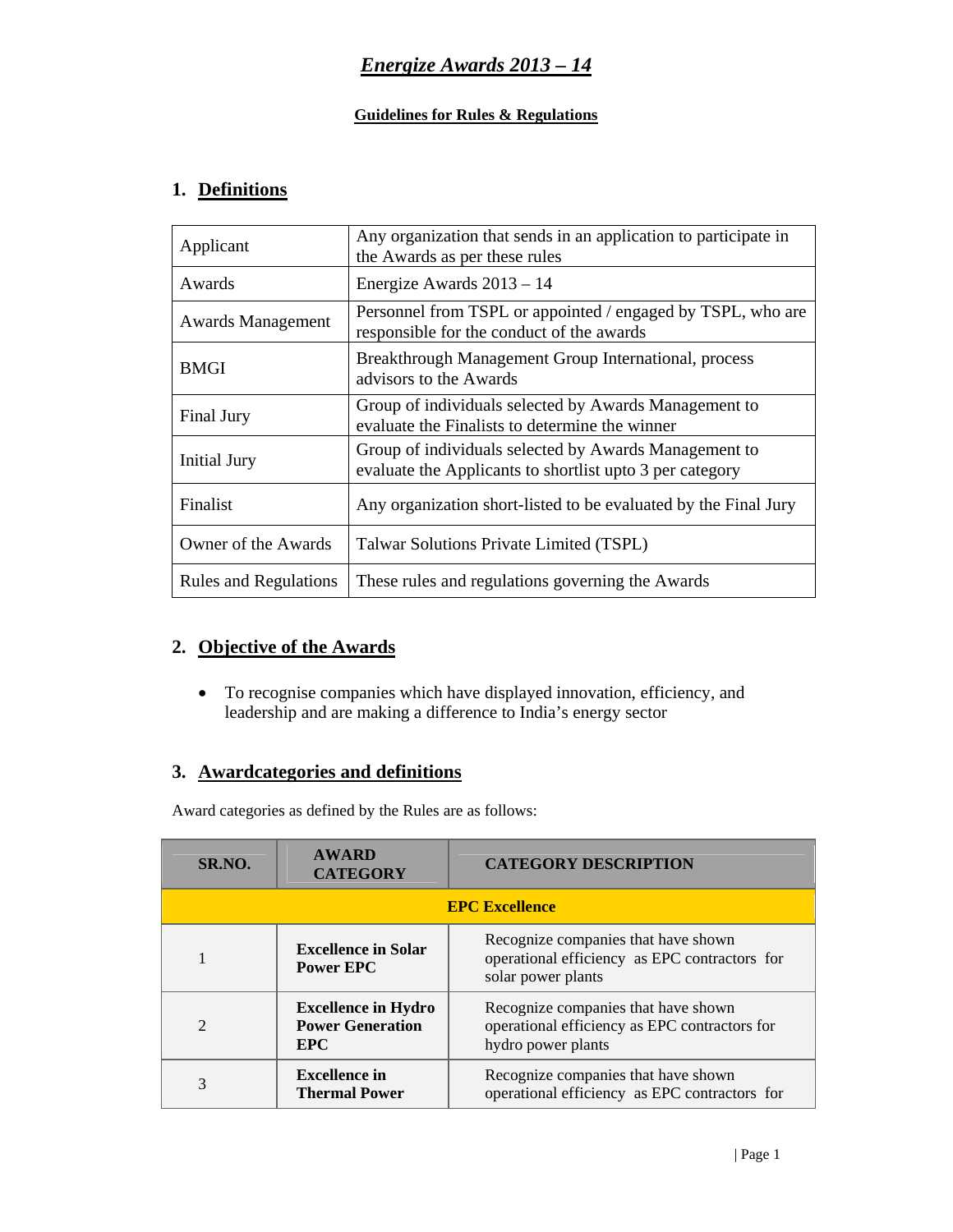# *Energize Awards 2013 – 14*

|                                   | <b>Generation EPC</b>                                                        | thermal power plants                                                                                                                                                                       |  |  |
|-----------------------------------|------------------------------------------------------------------------------|--------------------------------------------------------------------------------------------------------------------------------------------------------------------------------------------|--|--|
| $\overline{4}$                    | <b>Excellence</b> in<br><b>Transmission &amp;</b><br><b>Distribution EPC</b> | Recognize companies that have shown<br>operational efficiency as T&D EPC contractors                                                                                                       |  |  |
|                                   |                                                                              | <b>Power Excellence</b>                                                                                                                                                                    |  |  |
| 5                                 | <b>Excellence</b> in<br><b>Thermal Power</b><br><b>Generation</b>            | Recognize companies that have optimized<br>performance and growth in thermal power<br>generation                                                                                           |  |  |
| 6                                 | <b>Excellence in Hydro</b><br><b>Power Generation</b>                        | Recognize companies that have optimized<br>performance and growth in hydro power<br>generation                                                                                             |  |  |
| $\overline{7}$                    | <b>Excellence in Power</b><br><b>Distribution</b>                            | Recognize power transmission and distribution<br>companies (Public and Private sectors) that have<br>optimized performance and growth                                                      |  |  |
| <b>Alternate EnergyInnovation</b> |                                                                              |                                                                                                                                                                                            |  |  |
| 8                                 | <b>Innovation in Solar</b><br><b>Energy</b>                                  | Recognize companies for innovation in either<br>developing new solar technology or providing<br>growth in use of solar energy                                                              |  |  |
| 9                                 | <b>Innovation in Wind</b><br><b>Energy</b>                                   | Recognize companies for innovation in either<br>developing new wind technology or providing<br>growth in use of wind energy                                                                |  |  |
| 10                                | <b>Innovation</b> in Bio<br><b>Energy</b>                                    | Recognize companies that are improving the<br>efficiency and sustainability of energy production<br>through bio-mass                                                                       |  |  |
| 11                                | <b>Innovation in Off-</b><br><b>Grid Applications</b>                        | Recognize companies for innovation in<br>distributed/decentralized renewable power projects                                                                                                |  |  |
| <b>Jury Recognition Awards</b>    |                                                                              |                                                                                                                                                                                            |  |  |
| 12                                | <b>Energizer Company</b><br>of the Year                                      | Award for the energy sector project that has been<br>planned and executed with excellence and which<br>will deliver significant benefits to stakeholders,<br>including the wider community |  |  |
| 13                                | <b>Energizer Leader of</b><br>the Year                                       | To recognize efforts of an individual who has<br>created an impact in the energy sector in India as<br>well as on a global level                                                           |  |  |

The Award categoriesand the parameters for evaluation may be changed / modified / split / merged / increased or cancelled by the Awards Management and / or Jury based on the number of entries received in any category, and the quality of the entries. The decision in this regard will be final and non-contestable. The Awards management will not entertain any queries in this regard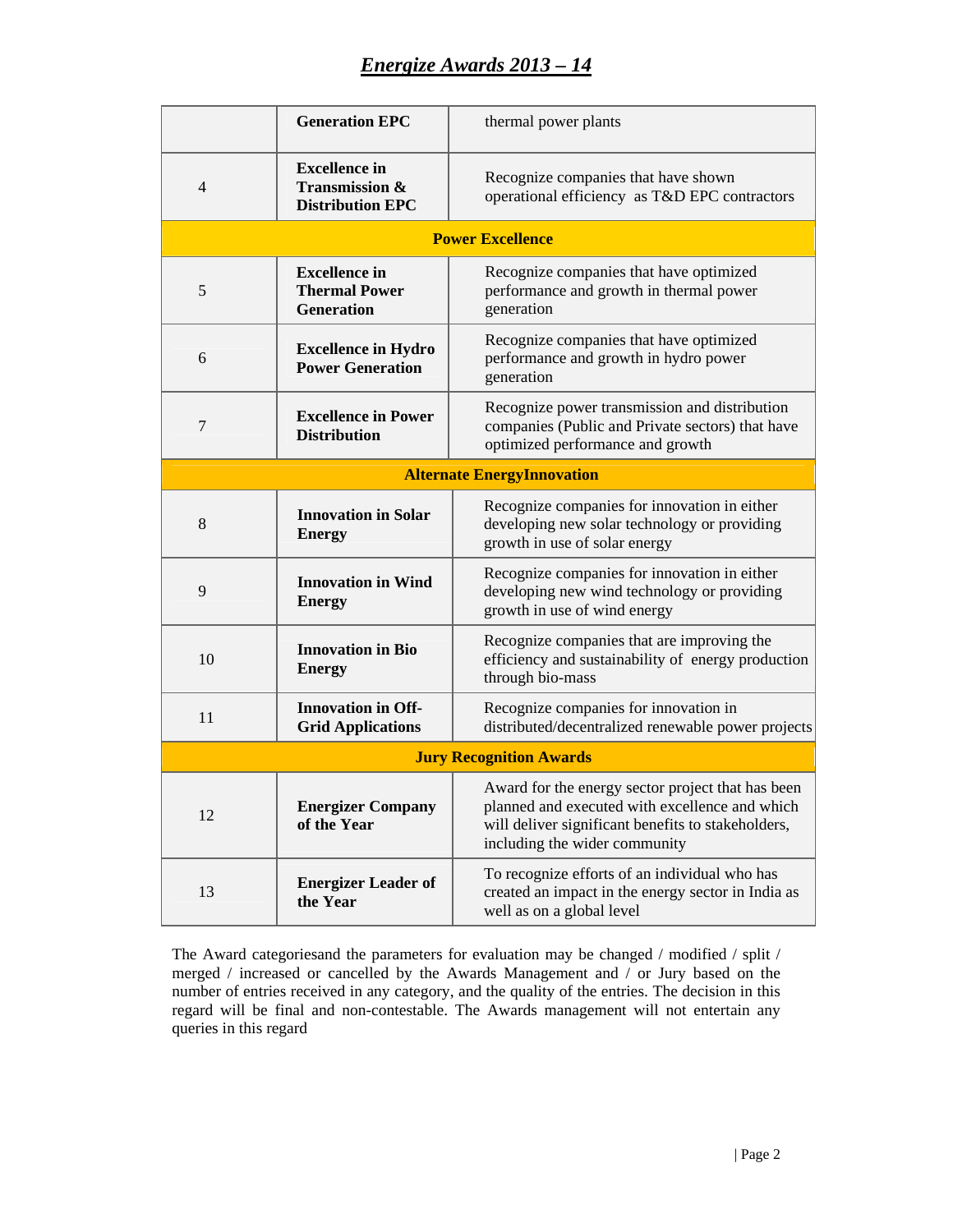### **4. Call for entries& participation**

- The call for entries for the Awards will be announced in one or more relevant edition(s) of a leading publication, online through the websiteand / or by direct communication with potential Applicants, and that shall be construed to be adequate notice for call for entries
- Applicant can apply for the Awards by submitting the completed application form on the websitewww.energize-awards.com. Only applications submitted onwww.energizeawards.comwill be considered valid for the purposes of these Awards.
- The Awards Management and / or Jury have the right to nominate any person/ organization in any Award category to build the quality of entries in that Award category
- Applicant can apply in or be nominated in more than oneAward categories subject to fulfillment of rules and regulations mentioned herein
- AnApplicant can submit more than one entry in an Award category if the entries are for different initiatives. A new application form must be submitted for each initiative.
- If separate application forms are received for the same initiative, from different individuals / organizations, such entries will be treated as one entry
- The Awards Management has the right to reclassify application forms from one category to another, at its discretion

| <b>Categories</b>                                    | <b>Eligibility Criteria</b>                    |
|------------------------------------------------------|------------------------------------------------|
| <b>Excellence in Solar Power EPC</b>                 | Companies who are engaged as EPC               |
|                                                      | contractors for solar power plants, with at    |
|                                                      | least 5 MW of commissioned projects            |
| <b>Excellence in Hydro Power EPC</b>                 | Companies who are engaged as EPC               |
|                                                      | contractors for hydro power plants, with at    |
|                                                      | least 100 MW of commissioned projects          |
| <b>Excellence in Thermal Power EPC</b>               | Companies who are engaged as EPC               |
|                                                      | contractors for thermal power plants, with at  |
|                                                      | least 200 MW of commissioned projects          |
| <b>Excellence in Transmission &amp; Distribution</b> | Companies engaged as T & D EPC                 |
| <b>EPC</b>                                           | contractors                                    |
| <b>Excellence in Thermal Power Generation</b>        | Thermal Power Producers with unit size of      |
|                                                      | 250 MW and above will be eligible to           |
|                                                      | compete for the award. The projects entered    |
|                                                      | should be operational for minimum 3 years      |
| <b>Excellence in Hydro Power Transmission</b>        | Thermal Power Producers with unit size of      |
|                                                      | 100 MW and above will be eligible to           |
|                                                      | compete for the award. The projects entered    |
|                                                      | should be operational for minimum 3 years      |
| <b>Excellence in Power Transmission and</b>          | The State Transmission Companies and the       |
| <b>Distribution</b>                                  | private transmission companies are eligible.   |
|                                                      | The projects entered should be operational     |
|                                                      | for minimum 3 years                            |
|                                                      | All distribution companies of Central, State,  |
|                                                      | Private Sector having AT&C Losses 30% or       |
|                                                      | less are eligible. The projects entered should |
|                                                      | be operational for minimum 3 years             |
| <b>Innovation in Solar Energy</b>                    | The companies who have commissioned $\&$       |
|                                                      | have operationalised solar power projects      |
|                                                      | during the last year. Participants would       |

### **5. Eligibility Criteria for participation in the Awards**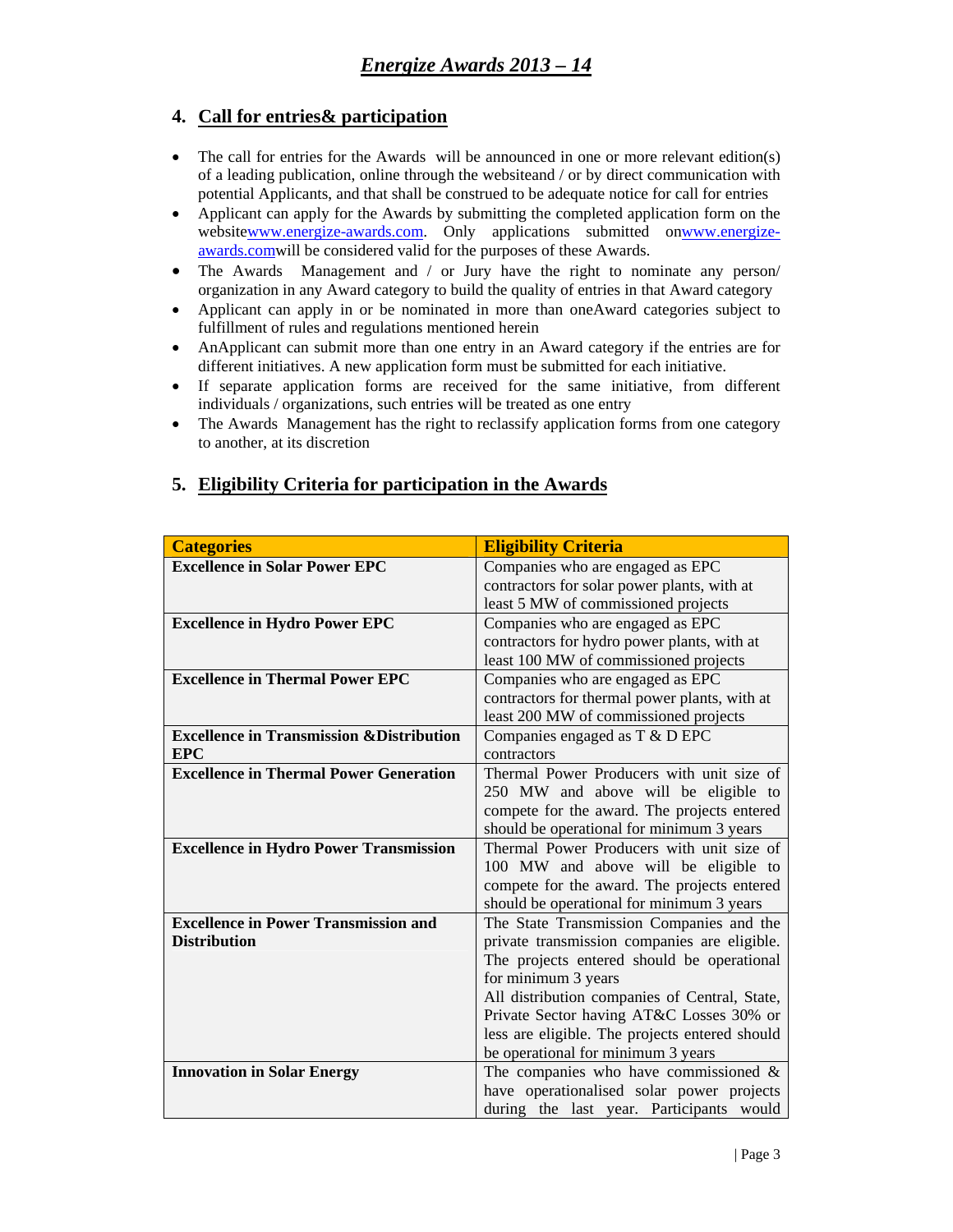|                                           | include projects under the National Solar     |
|-------------------------------------------|-----------------------------------------------|
|                                           | Mission as well as projects developed under   |
|                                           | the respective policies of the States         |
| <b>Innovationin Wind Energy</b>           | All wind power producers with total installed |
|                                           | capacity of 50 MW and above are eligible      |
|                                           | and in addition companies who have            |
|                                           | commissioned wind power projects. The         |
|                                           | projects entered should be operational for a  |
|                                           | year and above                                |
| <b>Innovationin Bio-Energy</b>            | All companies involved in energy production   |
|                                           | through usable bio-mass are eligible. The     |
|                                           | projects entered should be operational for a  |
|                                           | year and above                                |
| <b>Innovationin Off-Grid Applications</b> | All companies who are involved in setting up  |
|                                           | distributed/decentralized renewable power     |
|                                           | projects. The projects entered should be      |
|                                           | operational for a year and above              |

#### **NOTE –**

- The Awards Management may modify the eligibility criteria from time to time with retrospective effect
- The Awards Management holds the right to disqualify any application which does not meet the eligibility criteria without assigning any reason whatsoever

#### **6. Receipt of entries**

- Participation in the Awards in any manner will be construed as an acceptance to the Rules and Regulations stated herein
- Application forms must be submitted online on the website **www.energize-awards.com** only. Supporting documents including declaration must also be uploaded on the same website
- Receipt of application forms after last date of receipt specified may be permitted only at the discretion of the Awards Management
- Awards Management may not be consider / be responsible for application forms that are in incorrect format / without declaration / received late / corrupt etc.

#### **7. Screening of received application forms**

- Awards Management would appoint experienced personnel to screen application forms to ensure eligibility criteria are met.
- All facts / figuresshould be verifiable and if TSPL / BMGI choose to verify any of the facts in the application form, expenses at actuals for travel and stay would be reimbursed by the applicant organization

#### **8. Completeness of entries/ Disqualification**

- Application Forms that are received incomplete in any manner maybe disqualifiedby the Awards Management
- The Declaration Form needs to be signed by 2 senior officers of the organization (from amongst the MD, CEO, COO, CFO, Chairman, Directors,etc.)
- Entries will be accepted in English only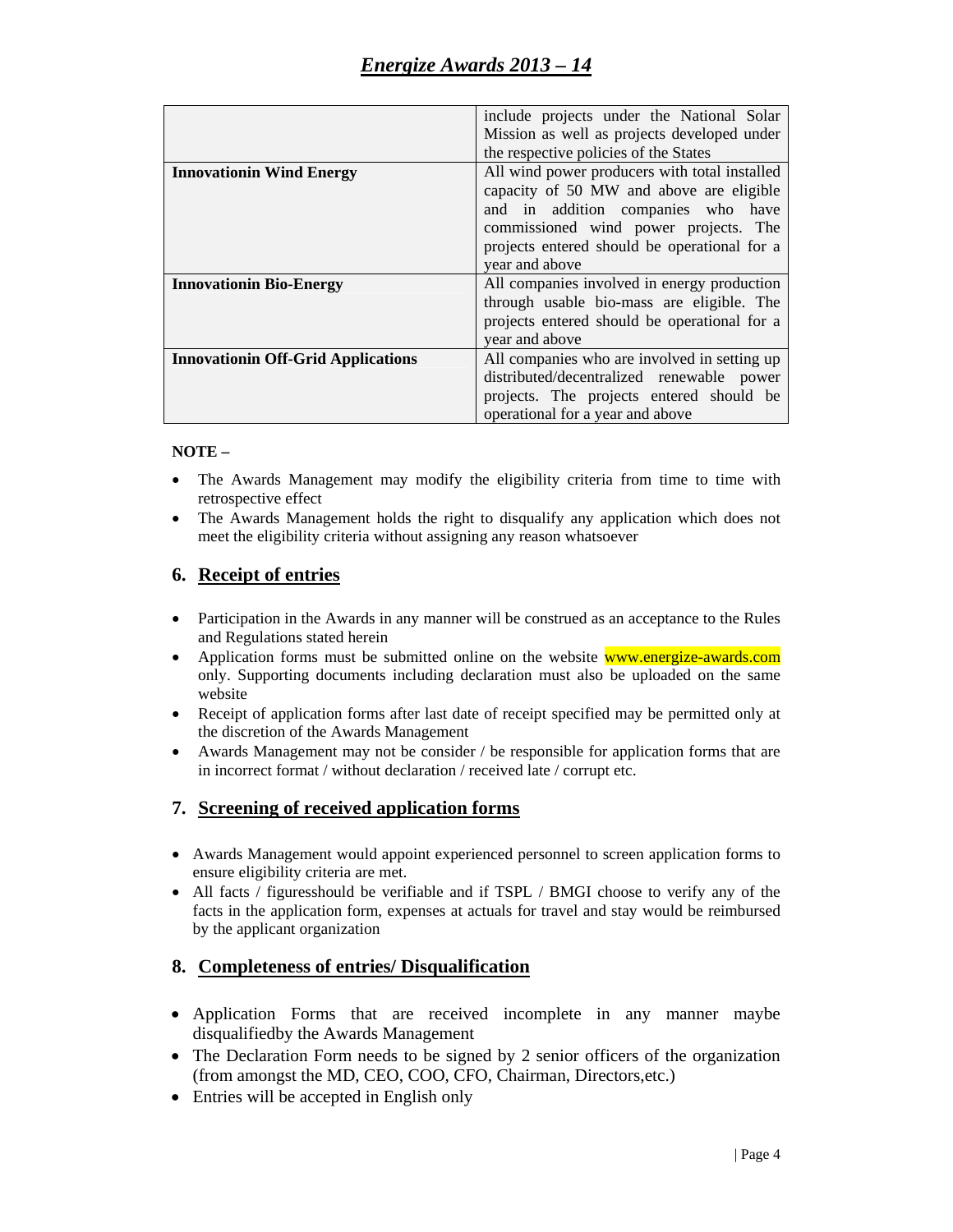### **9. Application Information**

- If at any time, any information provided by any Applicant is found to be incorrect in any manner, then the Applicant will not be permitted to continue participation in the Awards
- If after the conclusion of the Award ceremony, any information provided by anApplicant is found to be incorrect in any manner, then the applicant will be liable to return the trophy / certificate / prize money provided to the Applicant under this Award, if any
- Determination of whether information is incorrect or not rests with Awards Management

### **10.Verification of the information provided in the Application Form**

- The Awards Management will contact the Applicant, if required, for any clarifications needed for the information provided in the Application Form
- The Awards Management will make the best efforts possible to contact the Applicants, but shall not be responsible if the person does not participate in or does not agree to the conduct of the verification, or are not contactable.
- In the event that it is not possible to conduct a verification of the Applicantfor any reason beyond its control, Awards Management may, at its discretion, disqualify the Applicant or continue in such other manner as deemed fit.

# **11.Short-listing upto 3finalists for each award category fromapplications received**

- Application Forms received would be collated under each award category for evaluation by Awards Management
- Determination of the Award category to which an application belongs is at the discretion of Awards Management. Awards Management reserves the right to make the final judgement in case of any ambiguity in Rules and Regulations / disputes over suitability
- The Initial Jurywill select upto 3Finalists per Award category based on pre-defined evaluation parameters who will qualify for the final round
- In the event no Application Forms in a category are found to be worthy of inclusion in the Awards, the Award category will be cancelled
- The decision of the above short-listing is binding and final on all Applicants

# **12.Determination of Winners**

- The Final Jury will score / rank the finalists based on the Application Form submitted by them
- There could be one or more Winners in each Award category, at the discretion of the Final Jury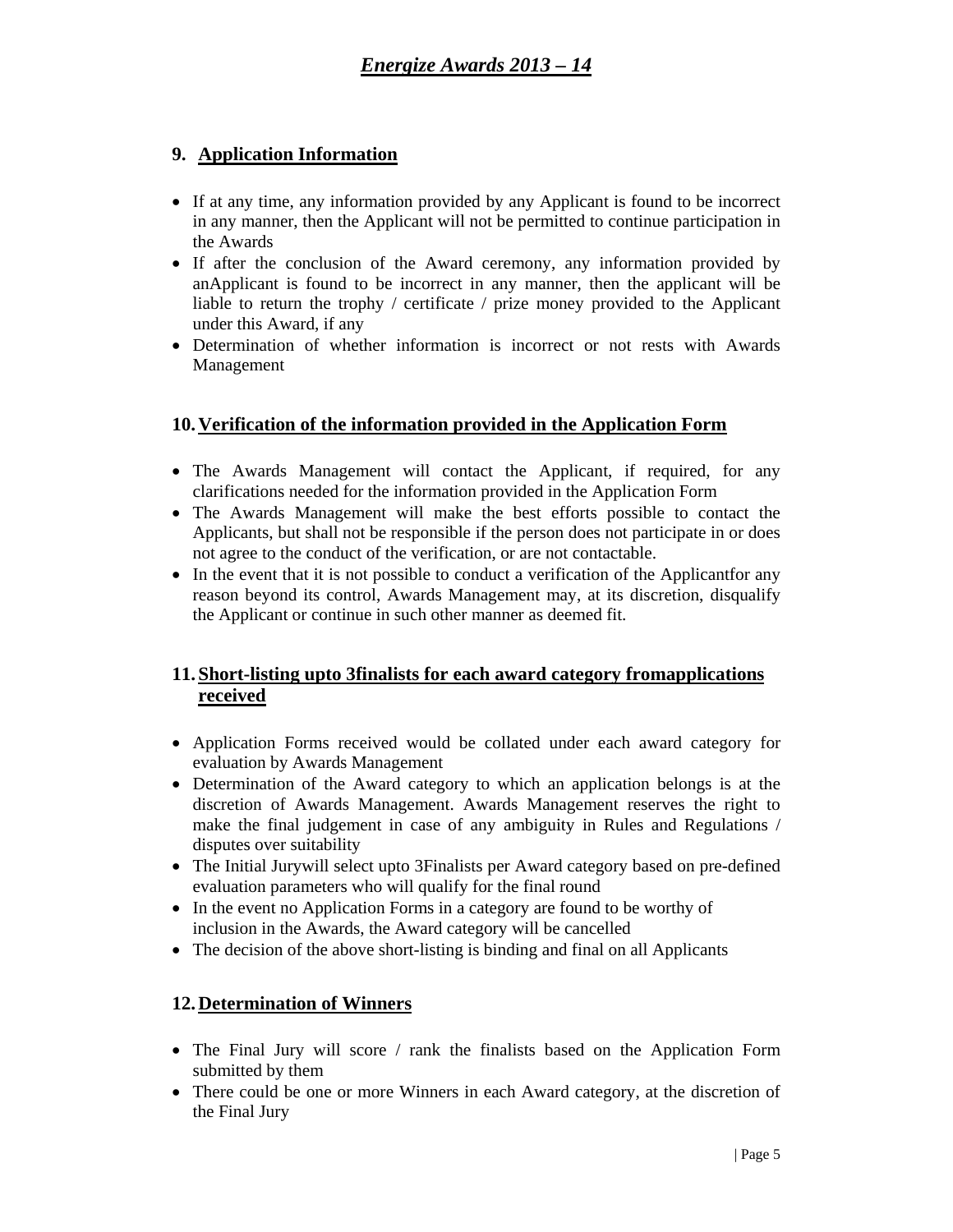- The determination of who should receive an award for any Award category rests with the Final Jury
- The Jury's decision is final and binding on all finalists
- The Jury may also decide, in order to maintain high standards of these awards, that there could be no Winner in a particular category

# **13.General**

- Applicant understands and agrees that merely by applying for these Awards does not entitle the Applicant to a prize or to any other form of consideration
- Decision of Awards Management on all matters is final and binding on all Applicants and Finalists and no correspondence will be entertained on the same
- Finalists and Winners permit free of cost the use of their name and factual information about their application and entry(s) in the public media (for the buildup to the Awards, during the Awards ceremony, etc) and do not have any right to any revenues earned through intellectual property rights generated by the Awards, if any
- TSPL and BMGIwill not be liable for any claims/disputes made by the Applicant or Finalist in relation to the Awards
- The Awards Management cannot and shall not be accountable / liable for any disruptions / stoppages / interruptions or cancellation of the Awards. The Company and its contractors cannot be held responsible for matters out of its control and for force majeure reasons.
- All disputes relating to or arising out of the Awards shall be subject to the laws of India, and shall be subject to the exclusive jurisdiction of the courts of competent jurisdiction at Mumbai, India
- The Applicants and finalists agree that they shall hold harmless the Awards Management, its employees, officers, contractors or other persons and shall defend them against any loss, claim, demands, costs, damages, judgments, expenses or liability arising out of or in connection with any or all claims whether or not groundless, that may be brought against the Awards Management by any third party in connection with participation in or winning the Award.
- All costs of participation in the Awards are to be borne by applicants unless specifically conveyed in writing to the applicant

# **14.These rules**

- The Awards Management reserves the right to withdraw or amend the terms of the Awards at any time, with retrospective effect, and does not take the responsibility for any loss or damage that any person / organization / Applicant/ Finalistmay suffer as a result of the Awards being withdrawn or its terms amended
- If Applicants are unclear as to the rules or any element of the Awards or experience difficulties of any kind, they can write in their questions, problems or queries to the following address:

Talwar Solutions Pvt. Ltd., g8, Balkrishna CHS, JP Road, 7 Bungalows, Andheri West, Mumbai 400053